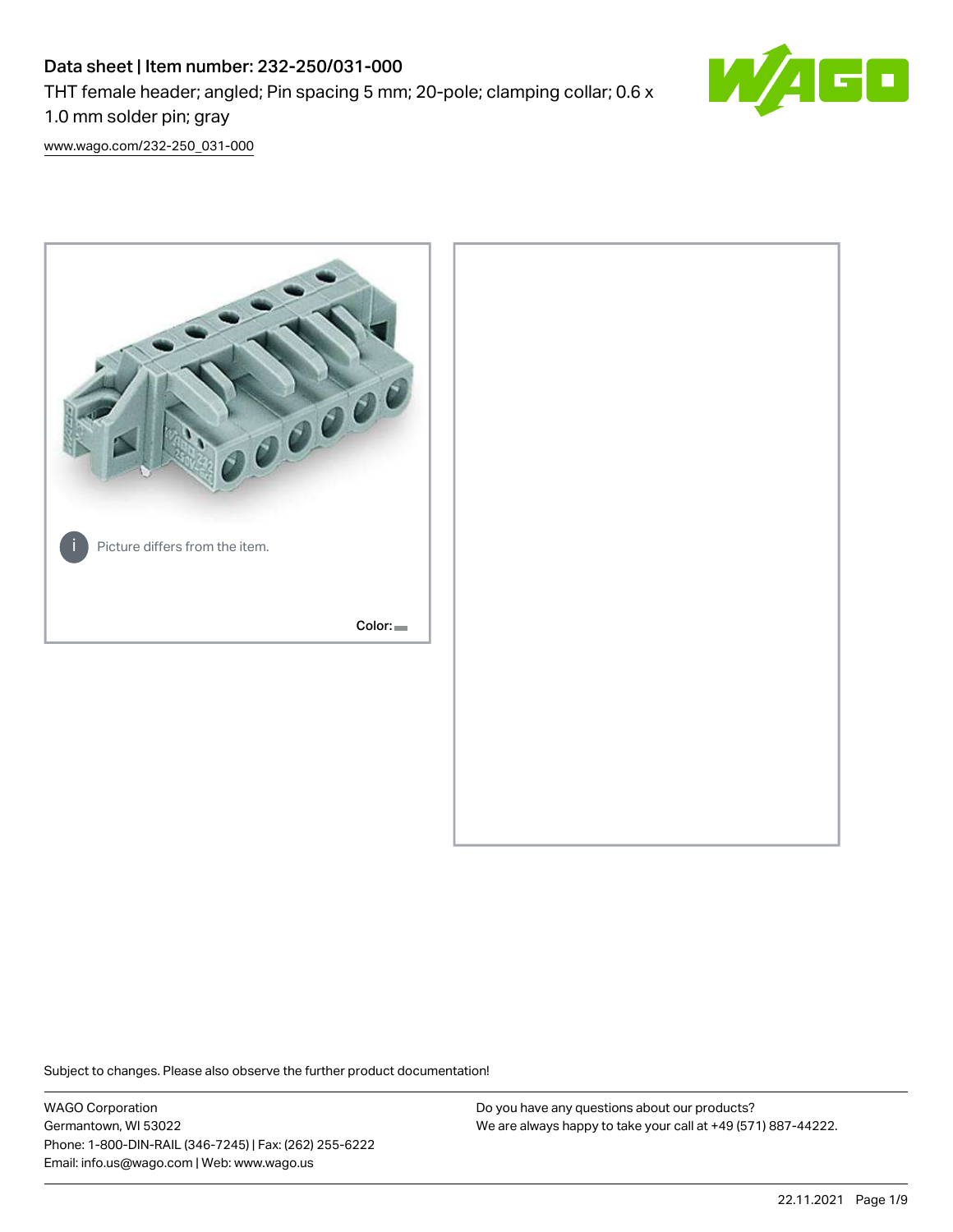



L = pole no. x pin spacing

 $L_1 = L + 3$  mm

 $L_2 = L + 8.8$  mm

 $L_3 = L + 14.8$  mm

2- to 3-pole female connectors – one latch only

### Item description

**Horizontal or vertical PCB mounting via straight or angled solder pins** 

Subject to changes. Please also observe the further product documentation! For board-to-board and board-to-wire connections

WAGO Corporation Germantown, WI 53022 Phone: 1-800-DIN-RAIL (346-7245) | Fax: (262) 255-6222 Email: info.us@wago.com | Web: www.wago.us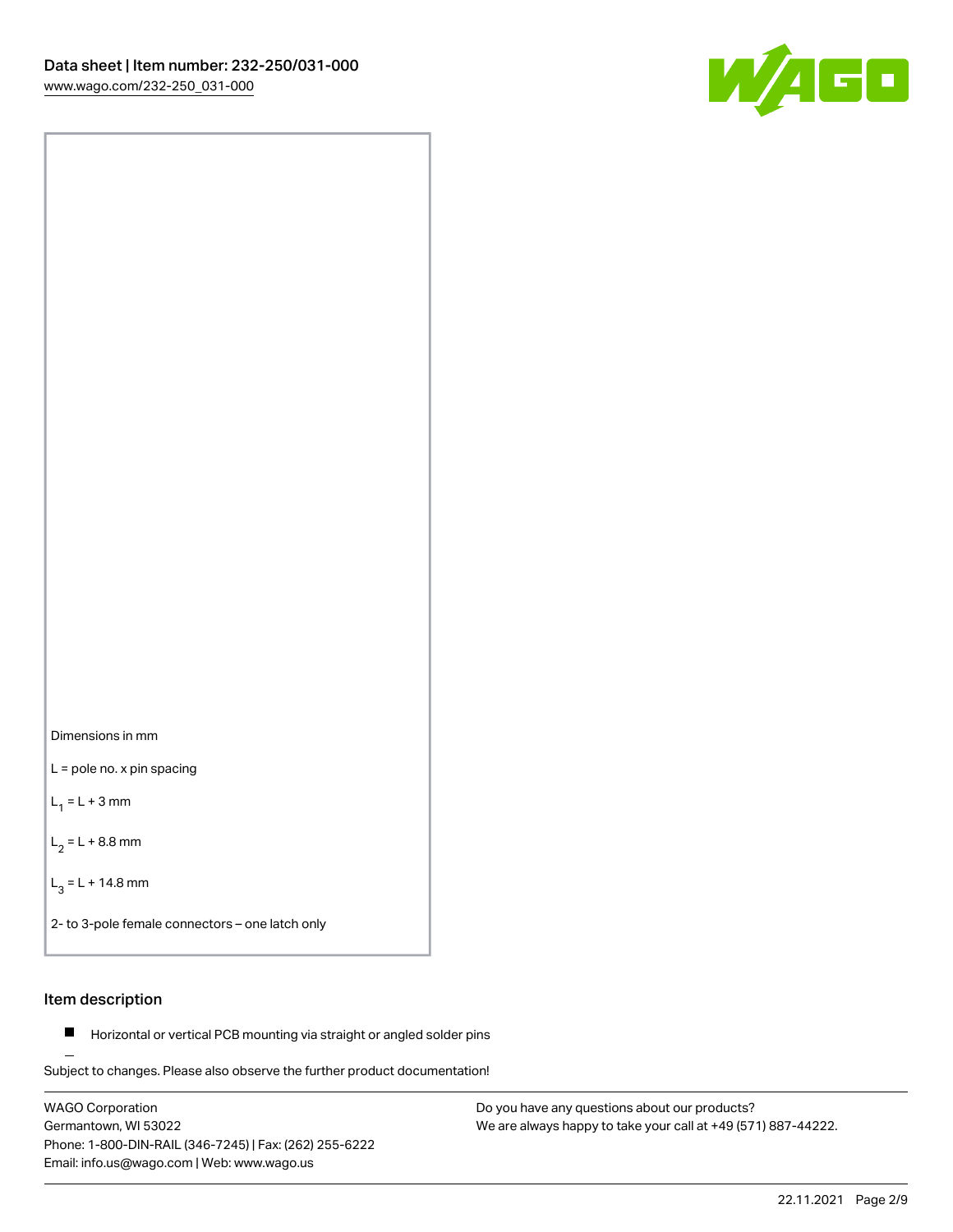

- For board-to-board and board-to-wire connections
- $\blacksquare$ Touch-proof PCB outputs
- $\blacksquare$ Easy-to-identify PCB inputs and outputs
- $\blacksquare$ With coding fingers

#### Data **Notes**

| Safety information 1 | The <i>MCS – MULTI CONNECTION SYSTEM</i> includes connectors<br>without breaking capacity in accordance with DIN EN 61984. When<br>used as intended, these connectors must not be connected<br>/disconnected when live or under load. The circuit design should<br>ensure header pins, which can be touched, are not live when<br>unmated. |
|----------------------|--------------------------------------------------------------------------------------------------------------------------------------------------------------------------------------------------------------------------------------------------------------------------------------------------------------------------------------------|
| Variants:            | Other pole numbers<br>3.8 mm pin projection for male headers with straight solder pins<br>Gold-plated or partially gold-plated contact surfaces<br>Other versions (or variants) can be requested from WAGO Sales or<br>configured at https://configurator.wago.com/                                                                        |

# Electrical data

#### IEC Approvals

| Ratings per                 | IEC/EN 60664-1                                                        |
|-----------------------------|-----------------------------------------------------------------------|
| Rated voltage (III / 3)     | 320 V                                                                 |
| Rated surge voltage (III/3) | 4 <sub>k</sub> V                                                      |
| Rated voltage (III/2)       | 320 V                                                                 |
| Rated surge voltage (III/2) | 4 <sub>k</sub> V                                                      |
| Nominal voltage (II/2)      | 630 V                                                                 |
| Rated surge voltage (II/2)  | 4 <sub>k</sub> V                                                      |
| Rated current               | 12A                                                                   |
| Legend (ratings)            | $(III / 2)$ $\triangle$ Overvoltage category III / Pollution degree 2 |

#### UL Approvals

| Approvals per                  | UL 1059 |
|--------------------------------|---------|
| Rated voltage UL (Use Group B) | 300 V   |
| Rated current UL (Use Group B) | 15 A    |
| Rated voltage UL (Use Group D) | 300 V   |
| Rated current UL (Use Group D) | 10 A    |

Subject to changes. Please also observe the further product documentation!

| <b>WAGO Corporation</b>                                | Do you have any questions about our products?                 |
|--------------------------------------------------------|---------------------------------------------------------------|
| Germantown, WI 53022                                   | We are always happy to take your call at +49 (571) 887-44222. |
| Phone: 1-800-DIN-RAIL (346-7245)   Fax: (262) 255-6222 |                                                               |
| Email: info.us@wago.com   Web: www.wago.us             |                                                               |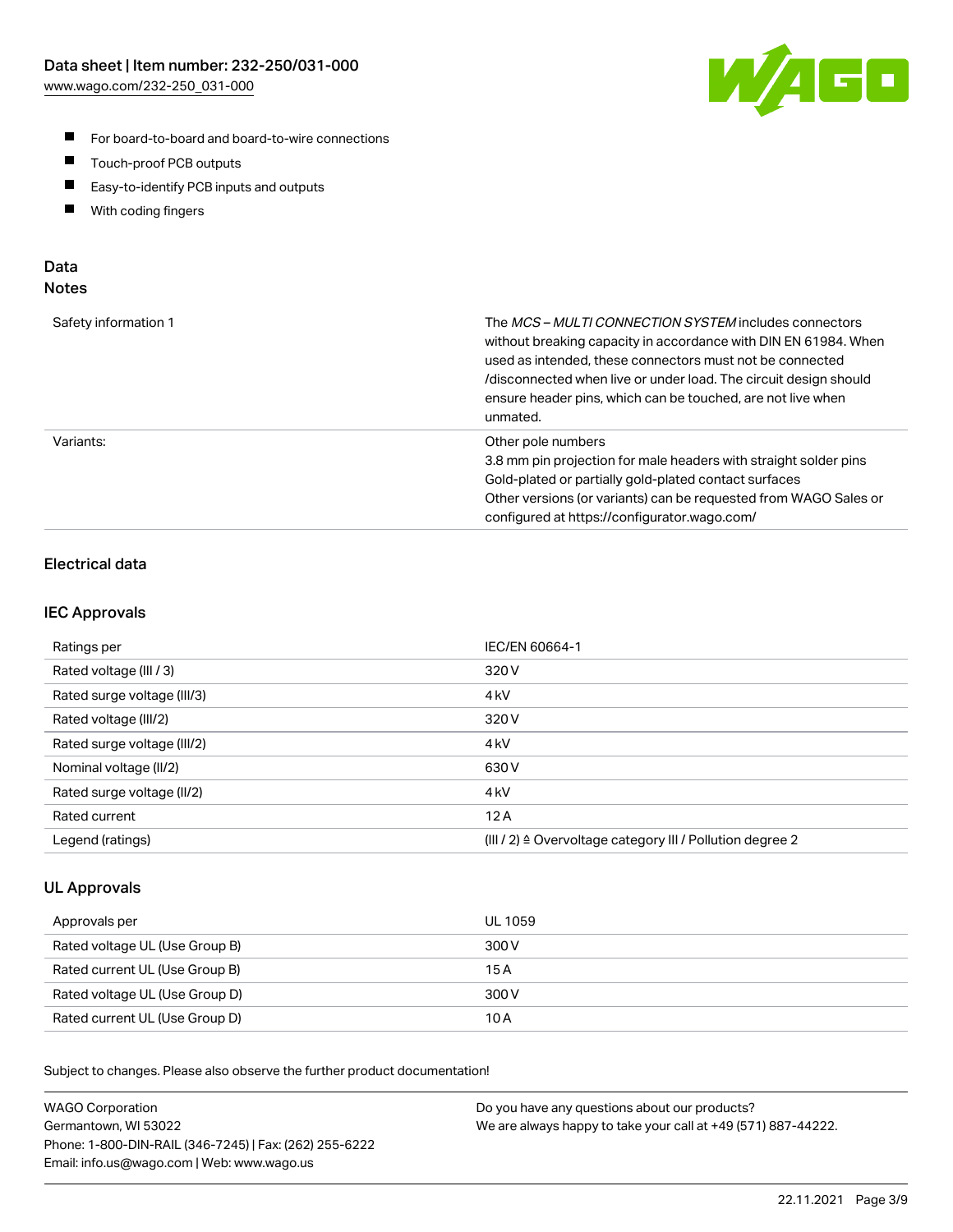

# Ratings per UL

| Rated voltage UL 1977 | 600   |
|-----------------------|-------|
| Rated current UL 1977 | . O F |

### CSA Approvals

| Approvals per                   | <b>CSA</b> |
|---------------------------------|------------|
| Rated voltage CSA (Use Group B) | 300 V      |
| Rated current CSA (Use Group B) | 15 A       |
| Rated voltage CSA (Use Group D) | 300 V      |
| Rated current CSA (Use Group D) | 10 A       |

#### Connection data

| Total number of potentials |  |
|----------------------------|--|
| Number of connection types |  |
| Number of levels           |  |

#### Connection 1

| Number of poles                                                                                                 | 20 |
|-----------------------------------------------------------------------------------------------------------------|----|
| the contract of the contract of the contract of the contract of the contract of the contract of the contract of |    |

# Physical data

| Pin spacing                          | 5 mm / 0.197 inch     |
|--------------------------------------|-----------------------|
| Width                                | 114.8 mm / 4.52 inch  |
| Height                               | 16.6 mm / 0.654 inch  |
| Height from the surface              | 11.6 mm / 0.457 inch  |
| Depth                                | 18.25 mm / 0.719 inch |
| Solder pin length                    | 5 <sub>mm</sub>       |
| Solder pin dimensions                | $0.6 \times 1$ mm     |
| Drilled hole diameter with tolerance | $1.3$ $(+0.1)$ mm     |

# Mechanical data

| Mounting type | Mounting flange                         |
|---------------|-----------------------------------------|
| Mounting type | Feed-through mounting<br>Panel mounting |

Subject to changes. Please also observe the further product documentation!

| <b>WAGO Corporation</b>                                | Do you have any questions about our products?                 |
|--------------------------------------------------------|---------------------------------------------------------------|
| Germantown, WI 53022                                   | We are always happy to take your call at +49 (571) 887-44222. |
| Phone: 1-800-DIN-RAIL (346-7245)   Fax: (262) 255-6222 |                                                               |
| Email: info.us@wago.com   Web: www.wago.us             |                                                               |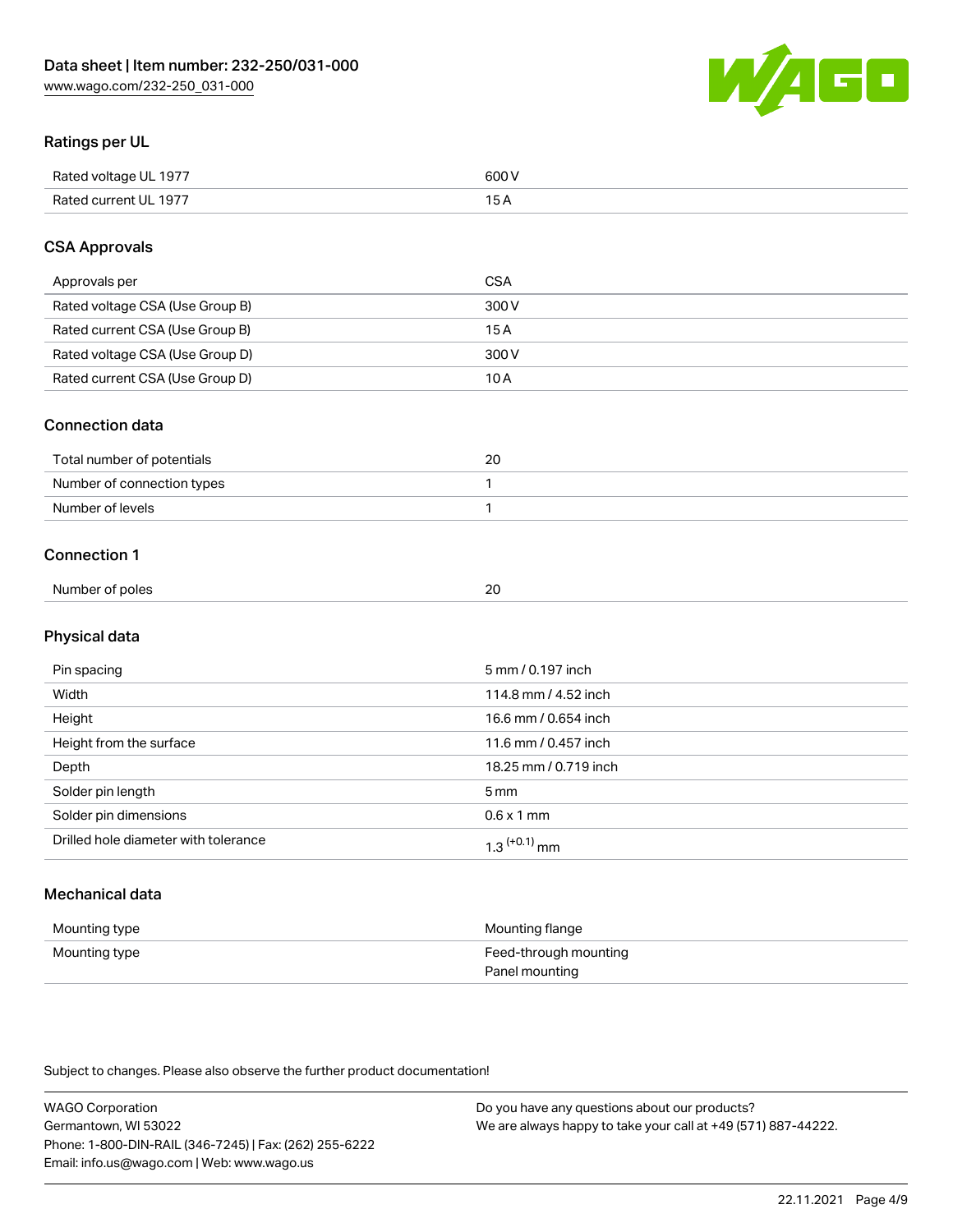

### Plug-in connection

| Contact type (pluggable connector) | Female header |
|------------------------------------|---------------|
| Connector (connection type)        | for PCB       |
| Mismating protection               | No            |
| Mating direction to the PCB        | 0°            |
| Locking of plug-in connection      | Without       |

# PCB contact

| <b>PCB Contact</b>                  | THT                                        |
|-------------------------------------|--------------------------------------------|
| Solder pin arrangement              | over the entire female connector (in-line) |
| Number of solder pins per potential |                                            |

#### Material data

| Color                       | gray             |
|-----------------------------|------------------|
| Material group              |                  |
| Insulation material         | Polyamide (PA66) |
| Flammability class per UL94 | V <sub>0</sub>   |
| Contact material            | Copper alloy     |
|                             |                  |
| Contact plating             | tin-plated       |
| Fire load                   | $0.34$ MJ        |

#### Environmental requirements

| Limit temperature range | $-60+85 °C$ |
|-------------------------|-------------|
|-------------------------|-------------|

# Commercial data

| Product Group         | 3 (Multi Conn. System) |
|-----------------------|------------------------|
| PU (SPU)              | 10 Stück               |
| Packaging type        | box                    |
| Country of origin     | DE                     |
| <b>GTIN</b>           | 4044918625135          |
| Customs tariff number | 85366990990            |

# Approvals / Certificates

#### Ship Approvals

Subject to changes. Please also observe the further product documentation!

| <b>WAGO Corporation</b>                                | Do you have any questions about our products?                 |
|--------------------------------------------------------|---------------------------------------------------------------|
| Germantown, WI 53022                                   | We are always happy to take your call at +49 (571) 887-44222. |
| Phone: 1-800-DIN-RAIL (346-7245)   Fax: (262) 255-6222 |                                                               |
| Email: info.us@wago.com   Web: www.wago.us             |                                                               |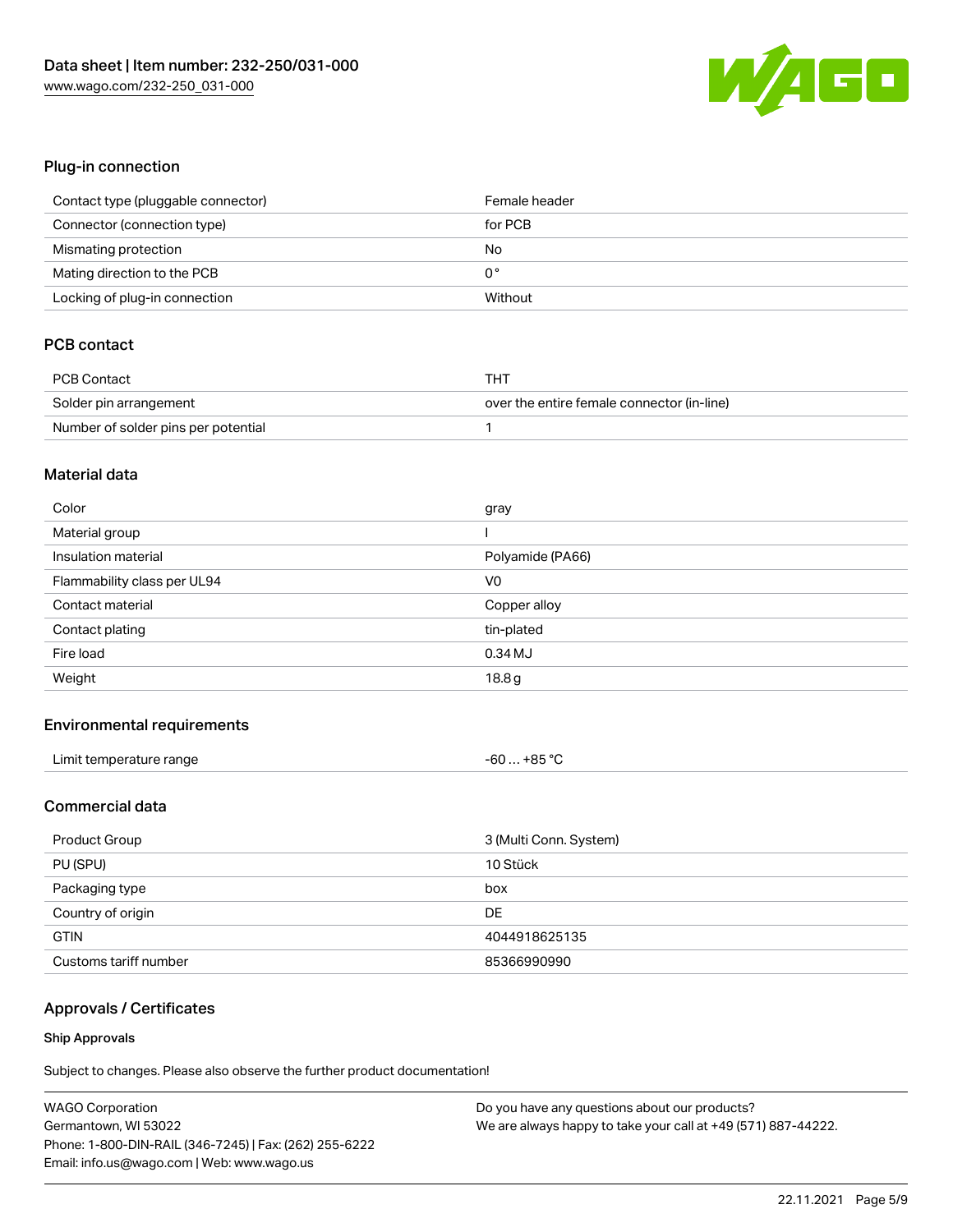

| Logo                | Approval                                  | <b>Additional Approval Text</b> | Certificate<br>name                 |
|---------------------|-------------------------------------------|---------------------------------|-------------------------------------|
| ABS.                | <b>ABS</b><br>American Bureau of Shipping | -                               | $19 -$<br>HG15869876-<br><b>PDA</b> |
| <b>BUREAU</b>       | BV<br>Bureau Veritas S.A.                 | IEC 60998                       | 11915/D0 BV                         |
| <b>UL-Approvals</b> |                                           |                                 |                                     |

|      |                                |                                 | Certificate |
|------|--------------------------------|---------------------------------|-------------|
| Logo | Approval                       | <b>Additional Approval Text</b> | name        |
|      | UR                             | <b>UL 1977</b>                  | E45171      |
| J    | Underwriters Laboratories Inc. |                                 |             |

# **Counterpart**



Item no.231-620 nem no.251-620<br>Male connector; 20-pole; Pin spacing 5 mm; gray [www.wago.com/231-620](https://www.wago.com/231-620)

#### Optional accessories

| Mounting |  |
|----------|--|
|----------|--|

Mounting accessories



Item no.: 231-194 Self-tapping screw; B 2.2x13, fixing hole 1.8 mm Ø [www.wago.com/231-194](http://www.wago.com/231-194)



Item no.: 231-195 nem no.. 231-195<br>Screw with nut; M2x12; for fixing element [www.wago.com/231-195](http://www.wago.com/231-195)

Item no.: 231-295 Screw with nut [www.wago.com/231-295](http://www.wago.com/231-295)

Testing accessories

Testing accessories



Item no.: 210-136 nem no.. 2 10-130<br>Test plug; 2 mm Ø; with 500 mm cable [www.wago.com/210-136](http://www.wago.com/210-136)

Subject to changes. Please also observe the further product documentation!

WAGO Corporation Germantown, WI 53022 Phone: 1-800-DIN-RAIL (346-7245) | Fax: (262) 255-6222 Email: info.us@wago.com | Web: www.wago.us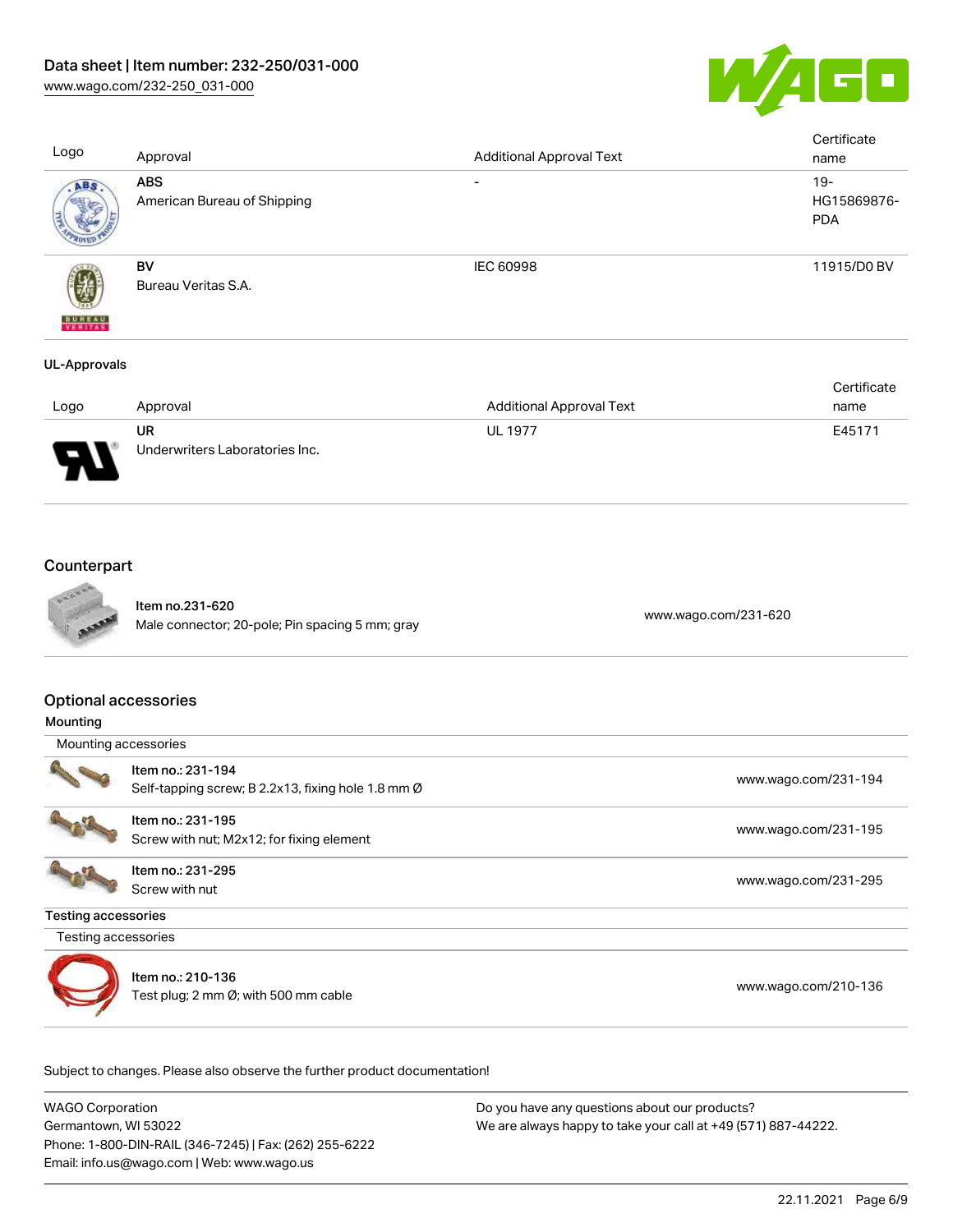

[www.wago.com/231-661](http://www.wago.com/231-661)

Item no.: 231-661

Test plugs for female connectors; for 5 mm and 5.08 mm pin spacing; 2,50 mm<sup>2</sup>; light gray

| <b>Downloads</b><br>Documentation                                                                                                                                                                              |            |               |          |
|----------------------------------------------------------------------------------------------------------------------------------------------------------------------------------------------------------------|------------|---------------|----------|
| <b>Additional Information</b>                                                                                                                                                                                  |            |               |          |
| Technical explanations                                                                                                                                                                                         | 2019 Apr 3 | pdf<br>2.0 MB | Download |
| <b>CAD files</b>                                                                                                                                                                                               |            |               |          |
| CAD data                                                                                                                                                                                                       |            |               |          |
| 2D/3D Models 232-250/031-000                                                                                                                                                                                   |            | <b>URL</b>    | Download |
| <b>CAE</b> data                                                                                                                                                                                                |            |               |          |
| EPLAN Data Portal 232-250/031-000                                                                                                                                                                              |            | <b>URL</b>    | Download |
| ZUKEN Portal 232-250/031-000                                                                                                                                                                                   |            | <b>URL</b>    | Download |
| EPLAN Data Portal 232-250/031-000                                                                                                                                                                              |            | URL           | Download |
| <b>PCB Design</b>                                                                                                                                                                                              |            |               |          |
| Symbol and Footprint 232-250/031-000<br>CAx data for your PCB design, consisting of "schematic symbols and PCB footprints",<br>allow easy integration of the WAGO component into your development environment. |            | <b>URL</b>    | Download |
| Supported formats:                                                                                                                                                                                             |            |               |          |
| ш<br>Accel EDA 14 & 15                                                                                                                                                                                         |            |               |          |
| ш<br>Altium 6 to current version                                                                                                                                                                               |            |               |          |
| Cadence Allegro                                                                                                                                                                                                |            |               |          |
| DesignSpark                                                                                                                                                                                                    |            |               |          |
| Eagle Libraries                                                                                                                                                                                                |            |               |          |
| ш<br>KiCad                                                                                                                                                                                                     |            |               |          |
| Mentor Graphics BoardStation                                                                                                                                                                                   |            |               |          |
| ш<br>Mentor Graphics Design Architect                                                                                                                                                                          |            |               |          |
| ш<br>Mentor Graphics Design Expedition 99 and 2000                                                                                                                                                             |            |               |          |
| OrCAD 9.X PCB and Capture                                                                                                                                                                                      |            |               |          |

Subject to changes. Please also observe the further product documentation!

| <b>WAGO Corporation</b>                                |
|--------------------------------------------------------|
| Germantown, WI 53022                                   |
| Phone: 1-800-DIN-RAIL (346-7245)   Fax: (262) 255-6222 |
| Email: info.us@wago.com   Web: www.wago.us             |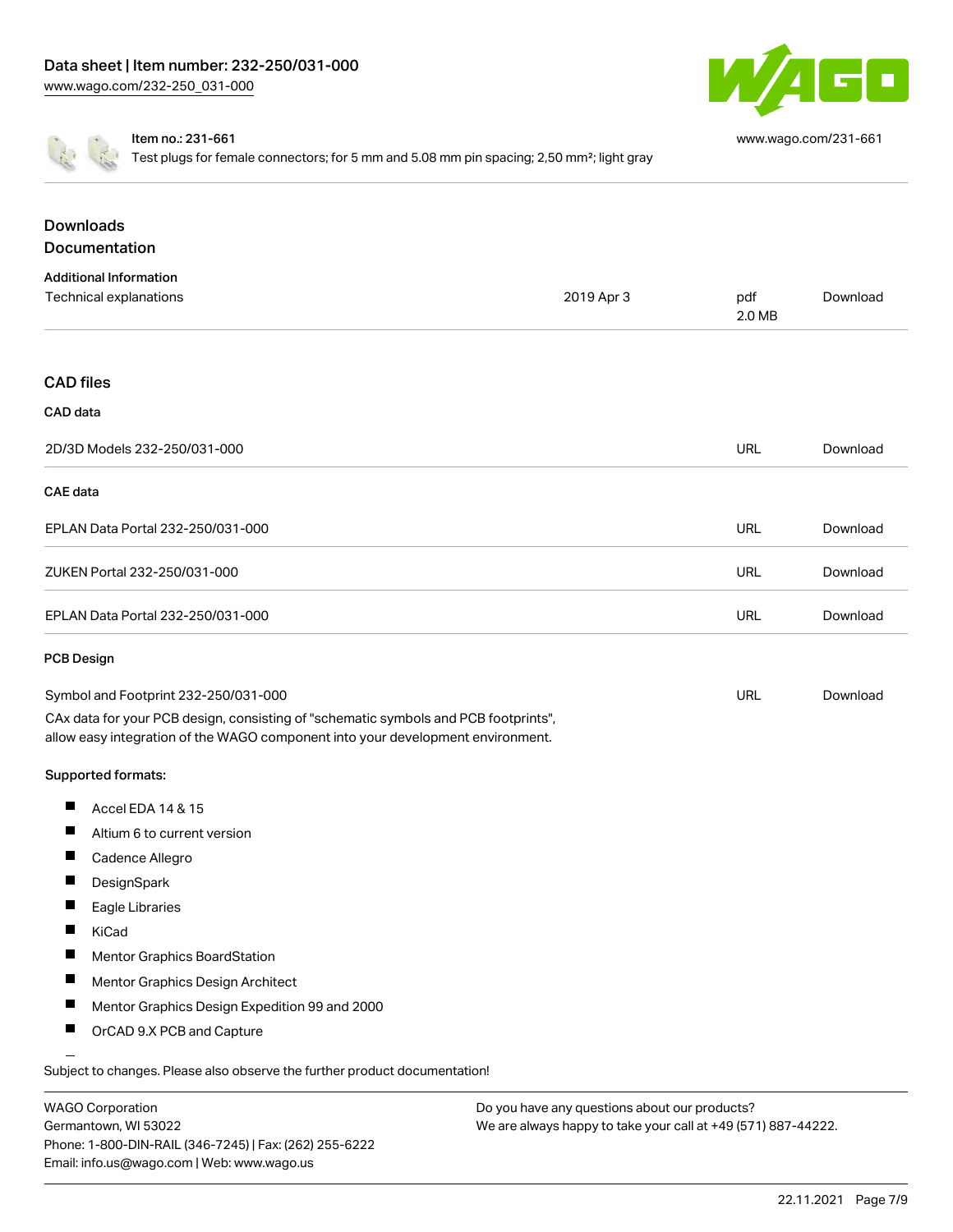W/AGC

- PADS PowerPCB 3, 3.5, 4.X, and 5.X
- $\blacksquare$ PADS PowerPCB and PowerLogic 3.0
- $\blacksquare$ PCAD 2000, 2001, 2002, 2004, and 2006
- $\blacksquare$ Pulsonix 8.5 or newer
- **STL**
- $\blacksquare$ 3D STEP
- $\blacksquare$ TARGET 3001!
- $\blacksquare$ View Logic ViewDraw
- $\blacksquare$ Quadcept
- $\blacksquare$ Zuken CadStar 3 and 4
- $\blacksquare$ Zuken CR-5000 and CR-8000

PCB Component Libraries (EDA), PCB CAD Library Ultra Librarian

# Environmental Product Compliance

#### Compliance Search

Environmental Product Compliance 232-250/031-000 THT female header; angled; Pin spacing 5 mm; 20-pole; clamping collar; 0.6 x 1.0 mm solder pin; gray URL [Download](https://www.wago.com/global/d/ComplianceLinkMediaContainer_232-250_031-000)

#### Installation Notes

Application

Subject to changes. Please also observe the further product documentation!